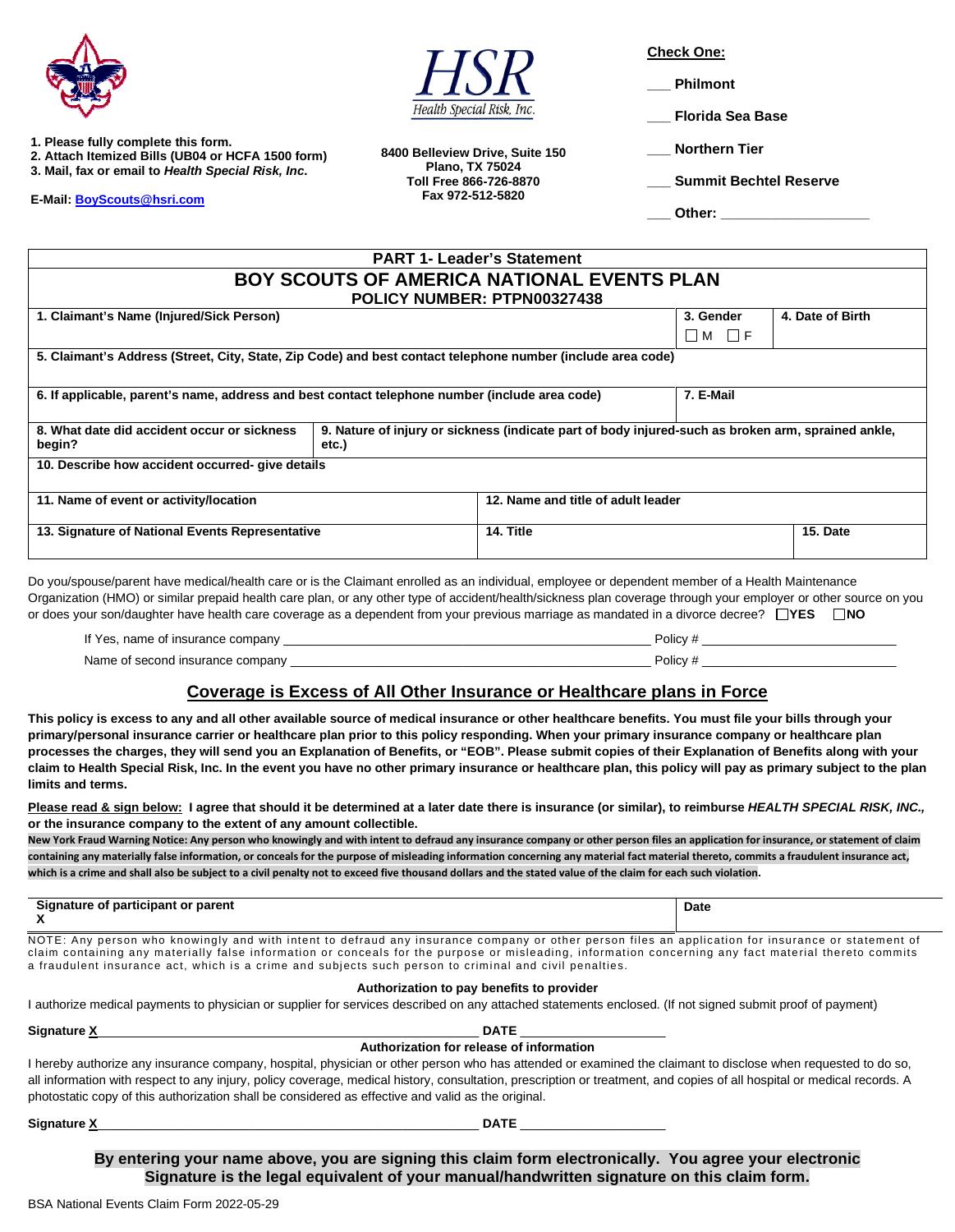### **FRAUD WARNING NOTICES**

Any person who knowingly presents a false of fraudulent claim for payment of loss or benefit or knowingly presents false information in an application for insurance is guilty of a crime and may be subject to fines and confinement in prison.

#### **STATE SPECIFIC PROVISIONS**

| Alabama                                    | Any person who knowingly presents a false or fraudulent claim for payment of a loss or benefit or who knowingly presents false information in an application for<br>insurance is guilty of a crime and may be subject to restitution fines or confinement in prison, or any combination thereof.                                                                                                                                                                                                                                                                                                                                                                                                                                                                                                                 |
|--------------------------------------------|------------------------------------------------------------------------------------------------------------------------------------------------------------------------------------------------------------------------------------------------------------------------------------------------------------------------------------------------------------------------------------------------------------------------------------------------------------------------------------------------------------------------------------------------------------------------------------------------------------------------------------------------------------------------------------------------------------------------------------------------------------------------------------------------------------------|
| Alaska                                     | A person who knowingly and with intent to injure, defraud, or deceive an insurance company files a claim containing false, incomplete, or misleading information<br>may be prosecuted under state law.                                                                                                                                                                                                                                                                                                                                                                                                                                                                                                                                                                                                           |
| Arizona                                    | For your protection Arizona law requires the following statement to appear on this form. Any person who knowingly presents a false or fraudulent claim<br>for payment of a loss is subject to criminal and civil penalties.                                                                                                                                                                                                                                                                                                                                                                                                                                                                                                                                                                                      |
| Arkansas<br>Louisiana                      | Any person who knowingly presents a false or fraudulent claim for payment of a loss or benefit or knowingly presents false information in an application for<br>insurance is guilty of a crime and may be subject to fines and confinement in prison.                                                                                                                                                                                                                                                                                                                                                                                                                                                                                                                                                            |
| California                                 | For your protection California law requires the following to appear on this form: Any person who knowingly presents false or fraudulent claim for the payment of a                                                                                                                                                                                                                                                                                                                                                                                                                                                                                                                                                                                                                                               |
| Colorado                                   | loss is guilty of a crime and may be subject to fines and confinement in state prison.<br>It is unlawful to knowingly provide false, incomplete, or misleading facts or information to an insurance company, for the purpose of defrauding or attempting to<br>defraud the company. Penalties may include imprisonment, fines, denial of insurance and civil damages. Any insurance company or agent of an insurance company<br>who knowingly provides false, incomplete, or misleading facts or information to a policyholder or claimant, for the purpose of defrauding or attempting to defraud<br>the policyholder or claimant, with regard to a settlement or award payable for insurance proceeds shall be reported to the Colorado Division of Insurance within the<br>Department of Regulatory Agencies. |
| Connecticut                                | This form must be completed in its entirety. Any person who intentionally misrepresents or intentionally fails to disclose any material fact related to a claimed injury<br>may be guilty of a felony.                                                                                                                                                                                                                                                                                                                                                                                                                                                                                                                                                                                                           |
| Delaware<br>Idaho                          | Any person who knowingly, and with intent to injure, defraud or deceive any insurer, files a statement of claim containing any false, incomplete or misleading<br>information is guilty of a felony.                                                                                                                                                                                                                                                                                                                                                                                                                                                                                                                                                                                                             |
| <b>District</b><br>of Columbia             | WARNING: It is a crime to provide false or misleading information to an insurer, for the purpose of defrauding the insurer or any other person. Penalties include<br>imprisonment and/or fines. In addition, an insurer may deny insurance benefits if false information materially related to a claim was provided by the applicant.                                                                                                                                                                                                                                                                                                                                                                                                                                                                            |
| Florida                                    | Any person who knowingly and with intent to injure, defraud, or deceive any insurer files a statement of claim containing any false, incomplete, or misleading<br>information is guilty of a felony of the third degree.                                                                                                                                                                                                                                                                                                                                                                                                                                                                                                                                                                                         |
| Hawaii                                     | For your protection, Hawaii law requires you to be informed that presenting a fraudulent claim for payment of a loss or benefit is a crime punishable by fines or<br>imprisonment, or both.                                                                                                                                                                                                                                                                                                                                                                                                                                                                                                                                                                                                                      |
| Indiana                                    | A person who knowingly and with intent to defraud an insurer, files a statement of claim containing any false, incomplete, or misleading information commits a<br>felony.                                                                                                                                                                                                                                                                                                                                                                                                                                                                                                                                                                                                                                        |
| Kentucky                                   | Any person who knowingly and with intent to defraud any insurance company or other person files a statement of claim containing any materially false information<br>or conceals, for the purpose of misleading, information concerning any fact material thereto commits a fraudulent insurance act, which is a crime.                                                                                                                                                                                                                                                                                                                                                                                                                                                                                           |
| <b>Maine</b>                               | It is a crime to knowingly provide false, incomplete or misleading information to an insurance company for the purpose of defrauding the company. Penalties may<br>include imprisonment, fines, or denial of insurance benefits.                                                                                                                                                                                                                                                                                                                                                                                                                                                                                                                                                                                 |
| Maryland                                   | Any person who knowingly and willfully presents a false or fraudulent claim for payment of<br>a loss or benefit or who knowingly and willfully presents false information in an application for insurance is guilty of a crime and may be subject to fines and<br>confinement in prison.                                                                                                                                                                                                                                                                                                                                                                                                                                                                                                                         |
| Michigan<br>North Dakota<br>South Dakota   | Any person who knowingly and with intent to defraud any insurance company or another person, files a statement of claim containing any materially false<br>information or conceals, for the purpose of misleading information concerning any fact material thereto, commits a fraudulent insurance act, which is a crime and<br>subject the person to criminal civil penalties.                                                                                                                                                                                                                                                                                                                                                                                                                                  |
| Minnesota                                  | A person who files a claim with intent to defraud or helps commit a fraud against an insurer is guilty of a crime.                                                                                                                                                                                                                                                                                                                                                                                                                                                                                                                                                                                                                                                                                               |
| Nevada<br>New                              | Any person who knowingly files a statement of claim containing any misrepresentation or any false, incomplete or misleading information may be guilty of a<br>criminal act punishable under state or federal law, or both and may be subject to civil penalties.<br>Any person who, with a purpose to injure, defraud or deceive any insurance company, files a statement of claim containing any false, incomplete or misleading                                                                                                                                                                                                                                                                                                                                                                                |
| Hampshire                                  | information is subject to prosecution and punishment for insurance fraud as provided in RSA 638:20.                                                                                                                                                                                                                                                                                                                                                                                                                                                                                                                                                                                                                                                                                                              |
| <b>New Jersey</b>                          | Any person who includes any false or misleading information on an application for an insurance policy is subject to criminal and civil penalties.                                                                                                                                                                                                                                                                                                                                                                                                                                                                                                                                                                                                                                                                |
| <b>New Mexico</b>                          | Any person who knowingly presents a false or fraudulent claim for payment of a loss or benefit or knowingly presents false information in an application for<br>insurance is guilty of a crime and may be subject to civil fines and criminal penalties.                                                                                                                                                                                                                                                                                                                                                                                                                                                                                                                                                         |
| Ohio                                       | Any person who, with intent to defraud or knowing that he is facilitating a fraud against an insurer, submits an application, or files a claim containing a false or<br>deceptive statement is guilty of insurance fraud.                                                                                                                                                                                                                                                                                                                                                                                                                                                                                                                                                                                        |
| Oklahoma                                   | WARNING: Any person who knowingly, and with intent to injure, defraud or deceive any insurer, makes any claim for the proceeds of an insurance policy<br>containing any false, incomplete or misleading information is guilty of a felony.                                                                                                                                                                                                                                                                                                                                                                                                                                                                                                                                                                       |
| Oregon                                     | Any person who knowingly and with intent to defraud or solicit another to defraud an insurer: (1) by submitting an application, or (2) by filing a claim containing a<br>false statement as to any material fact thereto, may be committing a fraudulent insurance act, which may be a crime and may subject the person to criminal and civil                                                                                                                                                                                                                                                                                                                                                                                                                                                                    |
| Pennsylvania                               | penalties.<br>Any person who knowingly and with intent to defraud any insurance company or other person files an application for insurance or statement of claim containing any<br>materially false information or conceals for the purpose of misleading, information concerning any fact material thereto commits a fraudulent insurance act, which is<br>a crime and subjects such person to criminal and civil penalties.                                                                                                                                                                                                                                                                                                                                                                                    |
| <b>Rhode Island</b><br>West Virginia       | Any person who knowingly presents a false or fraudulent claim for payment of a loss or benefit or knowingly presents false information in an application for<br>insurance is guilty of a crime and may be subject to fines and confinement in prison.                                                                                                                                                                                                                                                                                                                                                                                                                                                                                                                                                            |
| <b>Tennessee</b><br>Virginia<br>Washington | It is a crime to knowingly provide false, incomplete or misleading information to an insurance company for the purpose of defrauding the company. Penalties include<br>imprisonment, fines and denial of insurance benefits.                                                                                                                                                                                                                                                                                                                                                                                                                                                                                                                                                                                     |
| Texas                                      | Any person who knowingly presents a false or fraudulent claim for the payment of a loss is guilty of a crime and may be subject to fines and confinement in state                                                                                                                                                                                                                                                                                                                                                                                                                                                                                                                                                                                                                                                |
| Utah                                       | prison.<br>Any person who knowingly presents false or fraudulent underwriting information, files or causes to be filed a false or fraudulent claim for disability compensation or<br>medical benefits or submits a false or fraudulent report or billing for health care fees or other professional services is guilty of a crime and may be subject to fines<br>and confinement in state prison. Utah Workers Compensation claims only.                                                                                                                                                                                                                                                                                                                                                                         |